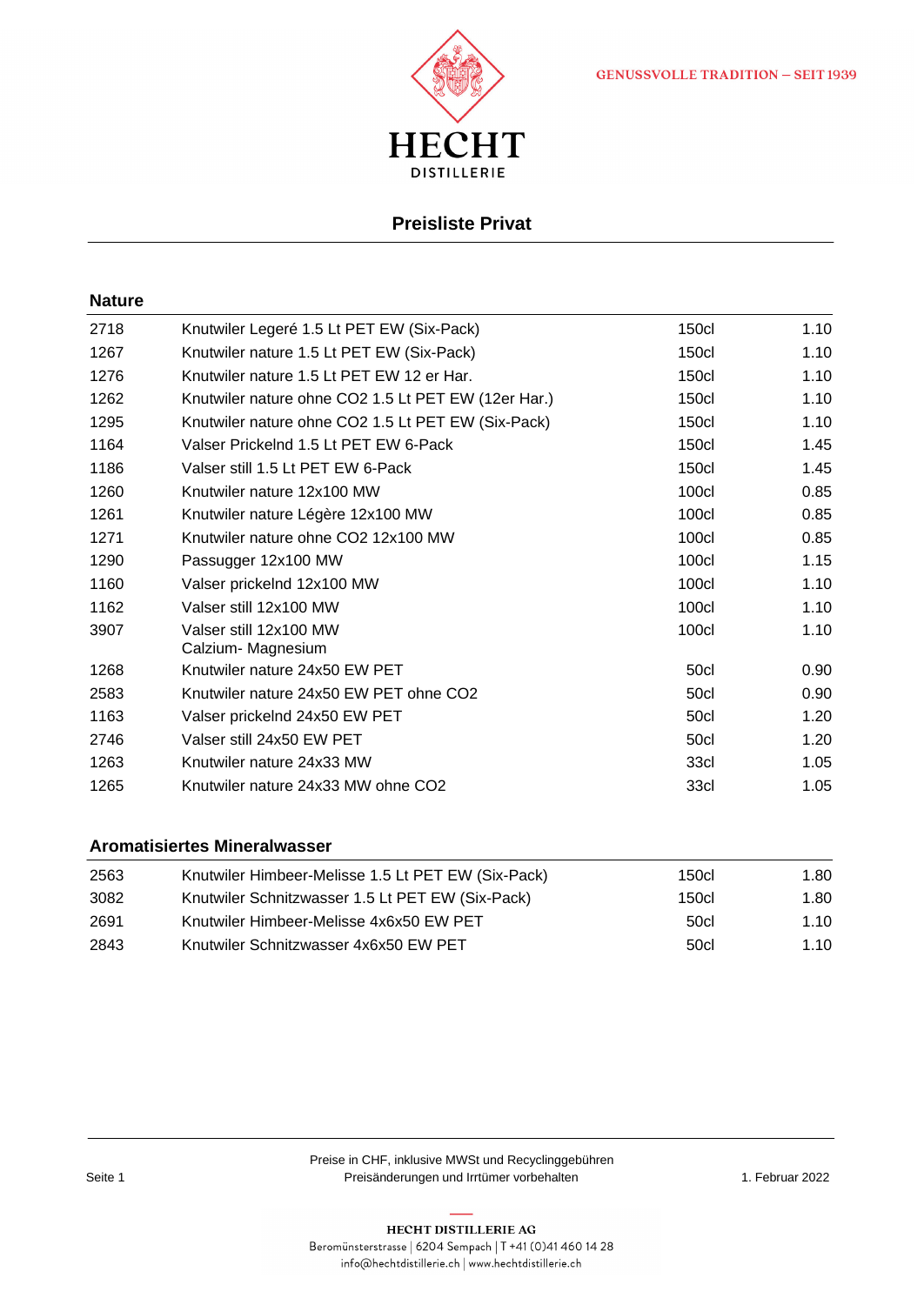

# **Preisliste Privat**

| Cola          |                                       |              |      |
|---------------|---------------------------------------|--------------|------|
| 1002          | Coca-Cola 1.5 Lt PET EW 6er Har.      | <b>150cl</b> | 2.25 |
| 2543          | Coca-Cola 1.5 Lt PET EW 6-Pack        | <b>150cl</b> | 2.25 |
| 2730          | Coca-Cola Zero 1.5 Lt PET EW 6-Pack   | <b>150cl</b> | 2.25 |
| 1000          | Coca-Cola 12x100 MW Pet               | <b>100cl</b> | 1.75 |
| 1004          | Coca-Cola 24x50 EW PET                | 50cl         | 1.50 |
| 1029          | Coca-Cola Zero 24x50 EW PET           | 50cl         | 1.50 |
| 1001          | Coca-Cola 24x33 MW                    | 33cl         | 1.10 |
| 1030          | Coca-Cola Zero 24x33 MW               | 33cl         | 1.10 |
| <b>Citron</b> |                                       |              |      |
| 3898          | Pilatus Citro 1.5 Lt PET EW 6er Har.  | <b>150cl</b> | 1.50 |
| 2545          | Sprite 1.5 Lt PET EW 6-Pack           | 150c         | 2.15 |
| 3855          | Pilatus Citro 12x100 MW               | 100cl        | 1.05 |
| 3879          | Sprite 24x45 EW PET                   | 45cl         | 1.50 |
| 1062          | Sprite 24x33 MW                       | 33cl         | 1.10 |
| Orange        |                                       |              |      |
| 2546          | Fanta Orange 1.5 Lt PET EW 6-Pack     | <b>150cl</b> | 2.15 |
| 3899          | Pilatus Orange 1.5 Lt PET EW 6er Har. | <b>150cl</b> | 1.50 |
| 3878          | Fanta Orange 24x45 EW PET             | 45cl         | 1.50 |
| 3078          | Fanta Shokata 24x45 EW PET            | 45cl         | 1.50 |
| 1045          | Fanta Orange 24x33 MW                 | 33cl         | 1.10 |
|               | <b>Diverses Mineral</b>               |              |      |
| 1110          | Rivella rot 1.5 Lt PET EW 6er Har.    | <b>150cl</b> | 2.55 |
| 1120          | Rivella blau 12x100 EW                | <b>100cl</b> | 1.90 |
| 1100          | Rivella rot 12x100 EW                 | <b>100cl</b> | 1.90 |
| 1107          | Rivella blau 24x50 EW PET             | 50cl         | 1.45 |
| 1106          | Rivella rot 24x50 EW PET              | 50cl         | 1.45 |
| 1102          | Rivella blau 24x33 MW                 | 33cl         | 1.20 |
| 1101          | Rivella rot 24x33 MW                  | 33cl         | 1.20 |
|               |                                       |              |      |